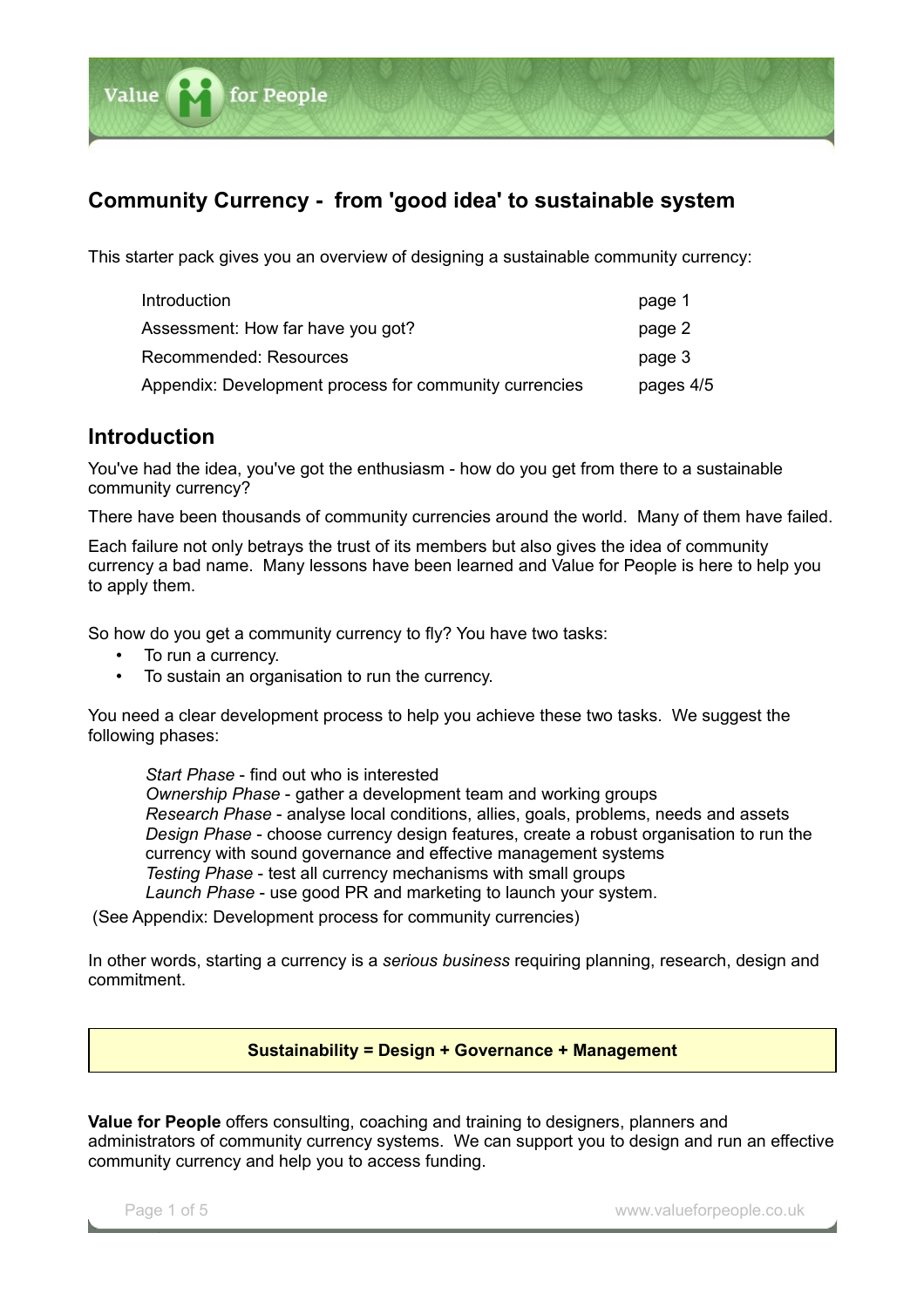

## **Assessment: How far have you got?**

It is very important to ask the right questions when developing a new system. These questions are designed to get you thinking about how far you have got and what you hope to achieve in future.

Print out one copy of the following questions for each member of your working group and take at least an hour to answer them in detail.

*1. What are your goals? e.g. Growing the community or growing the economy. Can you be more specific? 2. How do you plan to cover the startup and running costs? e.g. Subscription, sponsorship, grants, income generating activities 3. What other resources do you have? e.g. development team, contacts, support 4. What are your thoughts about the currency design? e.g. LETS, Time Bank, local fiat, Transition Town type (Totnes, Lewes etc.) 5. Have you thought about how it will be governed? e.g. form of constitution, type of governing board 6. Have you thought about how it will be managed? e.g. policies, procedures and structures*

**Now fill in your answers to these questions on our website and you could qualify for free consulting to help your currency project: www.valueforpeople.co.uk/offer**

Page 2 of 5 **black and 2** www.valueforpeople.co.uk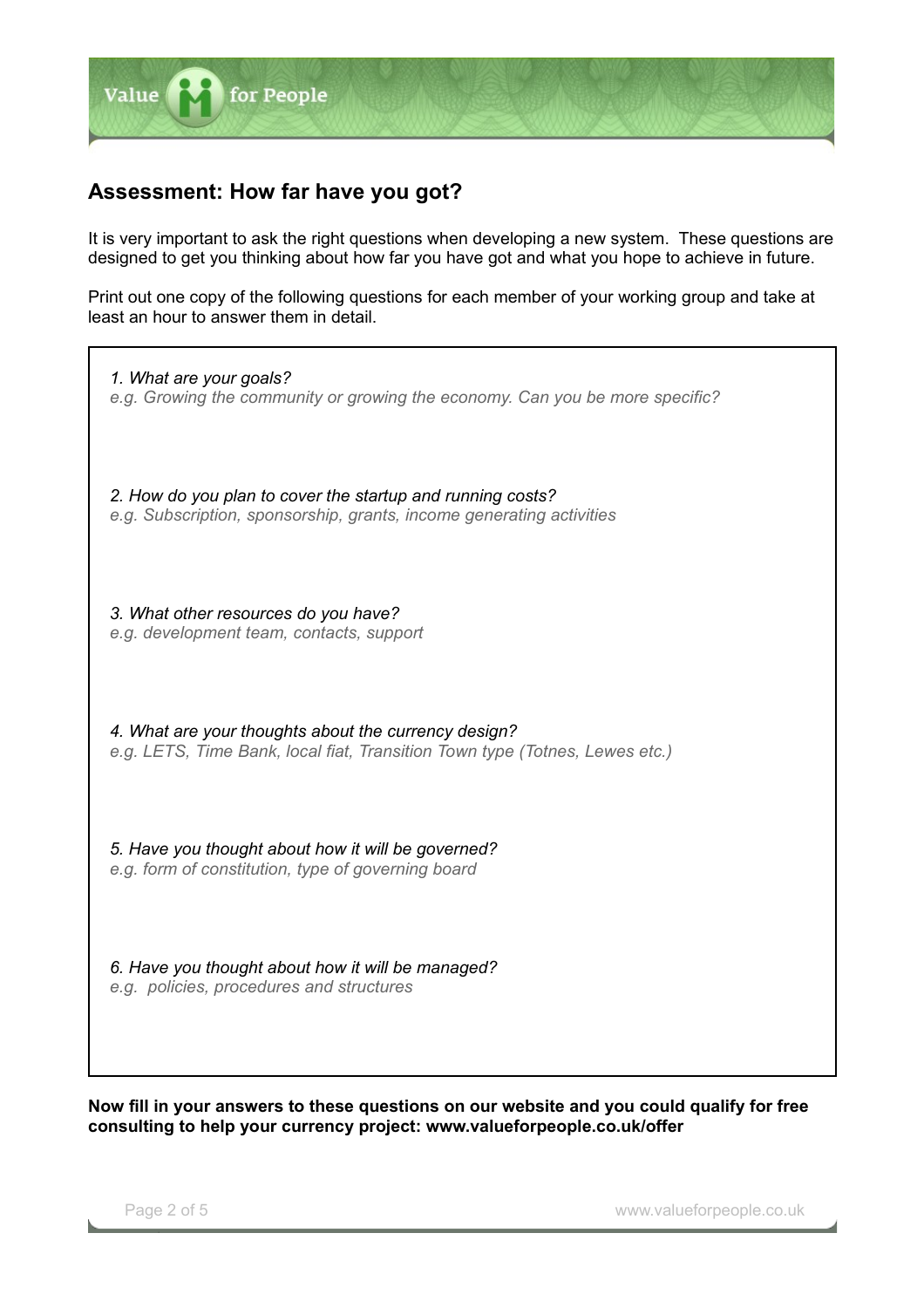

## **Recommended: resources**

#### **Videos:**

You Tube library of short CC videos: http://www.complementarycurrency.org/ccvideo.html

Two Faces of Money (DVD - 52 minutes, 15 Euros): http://mareauxcanards.ouvaton.org/

#### **Articles:**

'Currency is Destiny' - global overview of community currencies: http://immagazine.sapo.pt/novostempos\_novasmoedaseng/#/6

#### **Design Guides:**

Community Currency Guide by Bernard Lietaer and Gwendolyn Hallsmith: http://www.global-community.org/cgi/gc/scan/fi=news\_topics/se=4/sp=topics.html

Community Currency Development Process by John Rogers at Value for People: (attached here as an appendix and at http://www.valueforpeople.co.uk/process)

#### **Books:**

The Future of Money by Bernard Lietaer

The End of Money and the Future of Civilisation by Thomas Greco

No More Throw-Away People by Edgar Cahn

#### **Software:**

Community Forge 'economy-in-a-box' subscription service: http://www.communityforge.net

Community Exchange System global trading network: http://www.ces.org.za

#### **RSS Feed:**

http://www.valueforpeople.co.uk/news/feed

Page 3 of 5 and 2 www.valueforpeople.co.uk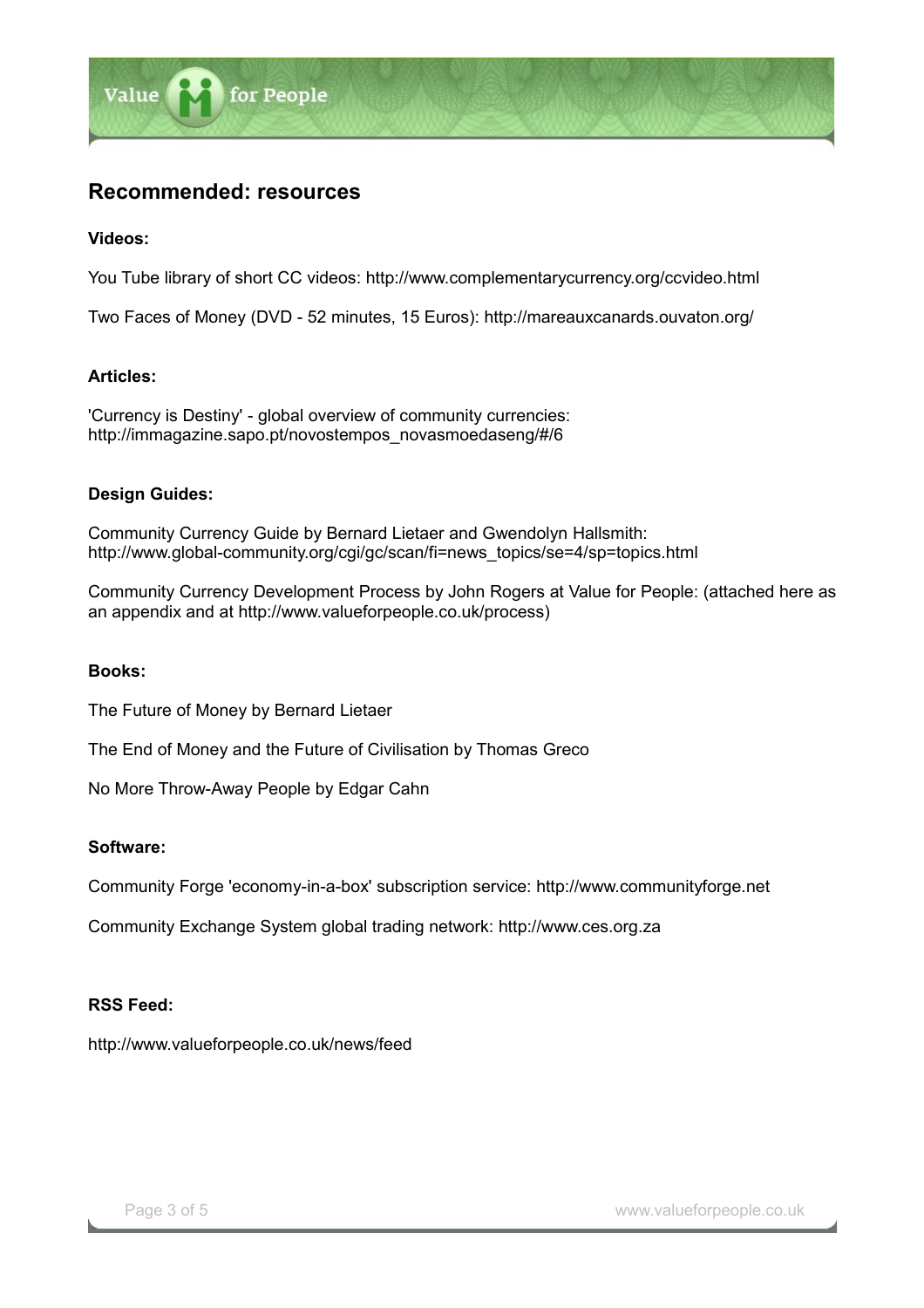

We offer a detailed development process to support you to create a sustainable system.

It guides you through all the key aspects of a community currency in six distinct development phases: Start, Ownership, Research, Design, Testing, Launch.

Community currencies have many different starting points. People may wish to solve their problems:

- economic crisis
- unemployment
- youth crime

Value

- community breakdown
- lack of business.

They may wish to meet personal or community needs:

for People

- access to food
- local transport
- support for daily tasks
- people to help with community groups and events.

They may wish to achieve personal or community goals:

- get new skills
- get a qualification
- find a new job
- build a new community centre.

The development process identifies local assets and matches them to problems, needs and goals.

| <b>Development</b><br><b>Phase</b>        | <b>Key People/Tasks</b>                                                                                                                                                                                                                                                                                                                                      |
|-------------------------------------------|--------------------------------------------------------------------------------------------------------------------------------------------------------------------------------------------------------------------------------------------------------------------------------------------------------------------------------------------------------------|
| <b>Start Phase</b><br>$(1$ month)         | People<br>individual, group or organisation identifies a problem, need or goal that a<br>community currency could help with.<br>Tasks<br>community meetings to discuss problems, needs and goals.                                                                                                                                                            |
| Ownership<br><b>Phase</b><br>$(3$ months) | <b>People</b><br>lead organisation<br>group or individual emerges to take ownership of the community<br>currency development process.<br>Tasks<br>appoint development team<br>appoint technical working groups<br>agree development tasks and timetable<br>identify allies: individuals and organisations who can help you with<br>advice, staff or funding. |

Page 4 of 5 **Page 4 of 5** www.valueforpeople.co.uk